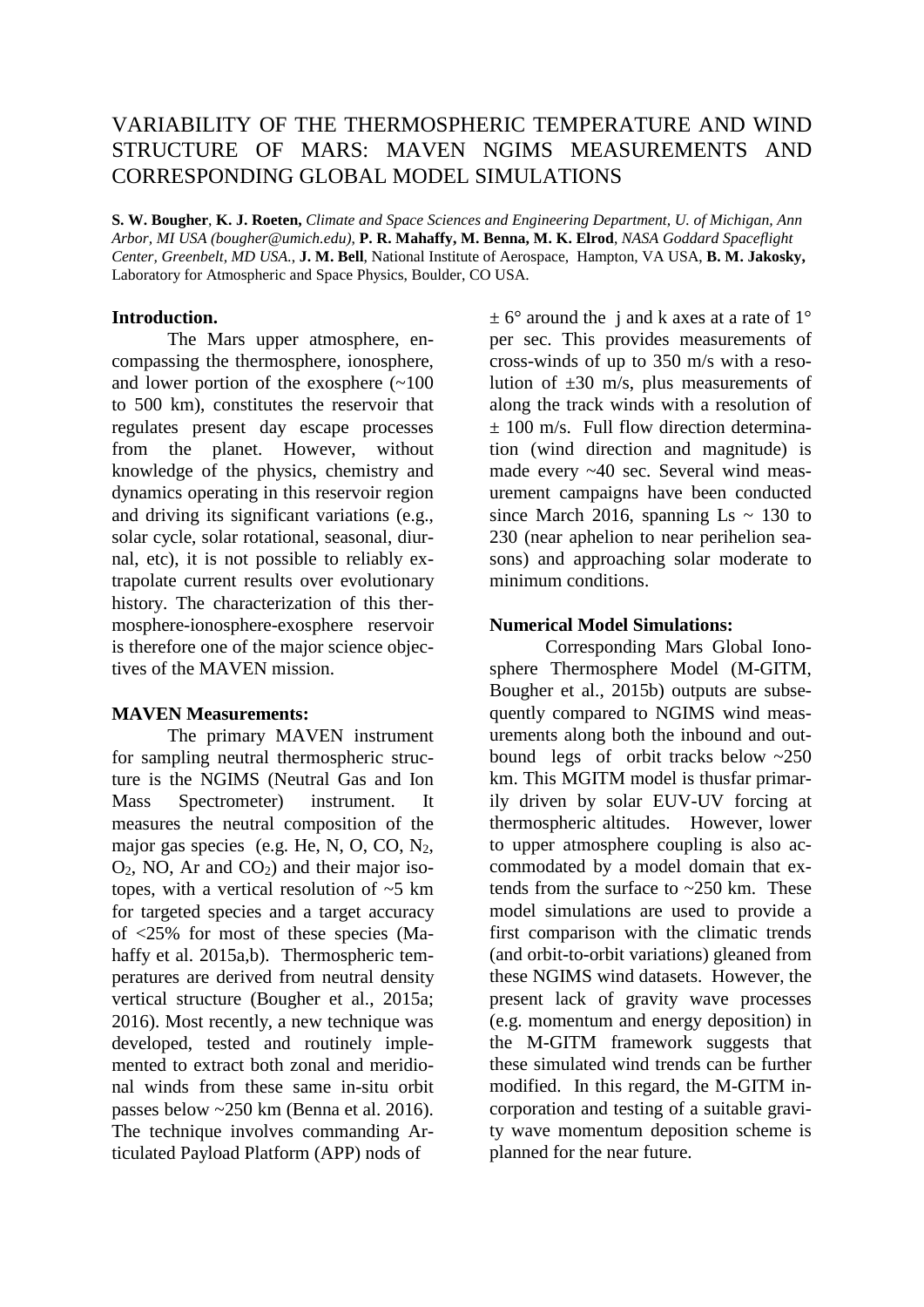### **Results:**

*NGIMS Temp Variations (Ls ~ 130-230).*

March-April 2016 dayside temperature profiles are extracted from NGIMS argon and CO2 densities and illustrated in Figure 1. Both ~100 orbit averaged temperatures and corresponding  $\pm 1$ -σ variability bars about these means are provided. Temperatures are nearly isothermal above ~160 km, and approach  $\sim$ 190-210K at 200 km. These aphelion (solar moderate) dayside conditions give rise to the thermospheric winds that are measured in interval #1 (P2930 to P2933) (Red Orbits in Table 1).



*Figure 1. Near Aphelion dayside mean temperature profiles from NGIMS Argon (blue) and CO2 (green) densities. Season (Ls = 126-135); SZA = 49-74°; LAT = 66- 74°N; LT = 12-19 Hrs. Variations (1-σ) about the mean temperature profile are given by cross-bars of similar colors (see Bougher et al 2016).*

Mid-March 2015 dayside temperature profiles are extracted from NGIMS argon and CO2 densities and illustrated in Figure 2. Both 19-orbit averaged temperatures and corresponding  $\pm 1$ -σ variability bars about these means are provided. Temperatures are now nearly isothermal above  $\sim$ 180 km, and approach  $\sim$ 260-270K at 200 km. These near perihelion (solar moderate) conditions are also generally consistent with September 2016 and yield the thermosphere winds that are measured in interval #2 (P3861-P3865) (Purple orbits in Table 1).



*Figure 2. Near Perihelion dayside mean temperature profiles from NGIMS Argon (blue) and CO2 (green) densities. Season (Ls ~ 300); SZA ~ 54-69°; LAT = 10-24°N;*   $LT = 15-16$  *Hrs. Variations (1-* $\sigma$ *) about the mean temperature profile are given by cross-bars of similar colors (see Bougher et al. 2016. These dayside conditions are similar to those of September 2016).*

| Orbit# | LST           | LAT        | SZA        |
|--------|---------------|------------|------------|
| 2777   | 19-23         | 74-48N     | 74-108     |
| 2930   | 12.5-19.00    | $65 - 74N$ | 47-78      |
| 2931   | 13.0-18.9     | 68-74N     | 51-77      |
| 2932   | 12.0-20.2     | $60 - 73N$ | 43-91      |
| 2933   | 11.9-19.9     | $61 - 74N$ | 43-87      |
| 3320   | $4.6 - 5.5$   | $17 - 47N$ | 108-92     |
| 3321   | $4.7 - 6.4$   | 19-61N     | 107-83     |
| 3322   | $4.6 - 5.4$   | $16 - 44N$ | 108-93     |
| 3323   | $4.6 - 5.8$   | $14 - 53N$ | 110-88     |
| 3588   | $0.00 - 0.51$ | $22S - 6N$ | 151-172    |
| 3589   | $0.05 - 0.5$  | $18S - 6N$ | 155-173    |
| 3861   | 18.3-19.7     | 59S-26S    | 76-103     |
| 3862   | 18.2-19.6     | 59S -26S   | 76-103     |
| 3863   | 18.2-19.6     | 60S-26S    | 76-102     |
| 3864   | 18.4-19.6     | 58S-26S    | 77-102     |
| 3865   | 18.2-19.5     | 60S-29S    | $75 - 100$ |

*Table 1. MAVEN neutral wind campaigns thusfar (March-September 2016). Relevant parameters for sampling. Red (post aphelion) and purple (approaching perihelion) intervals are analyzed in this paper. Latitude (LAT), local solar time (LST) and solar zenith angle (SZA) information is given by orbit number.*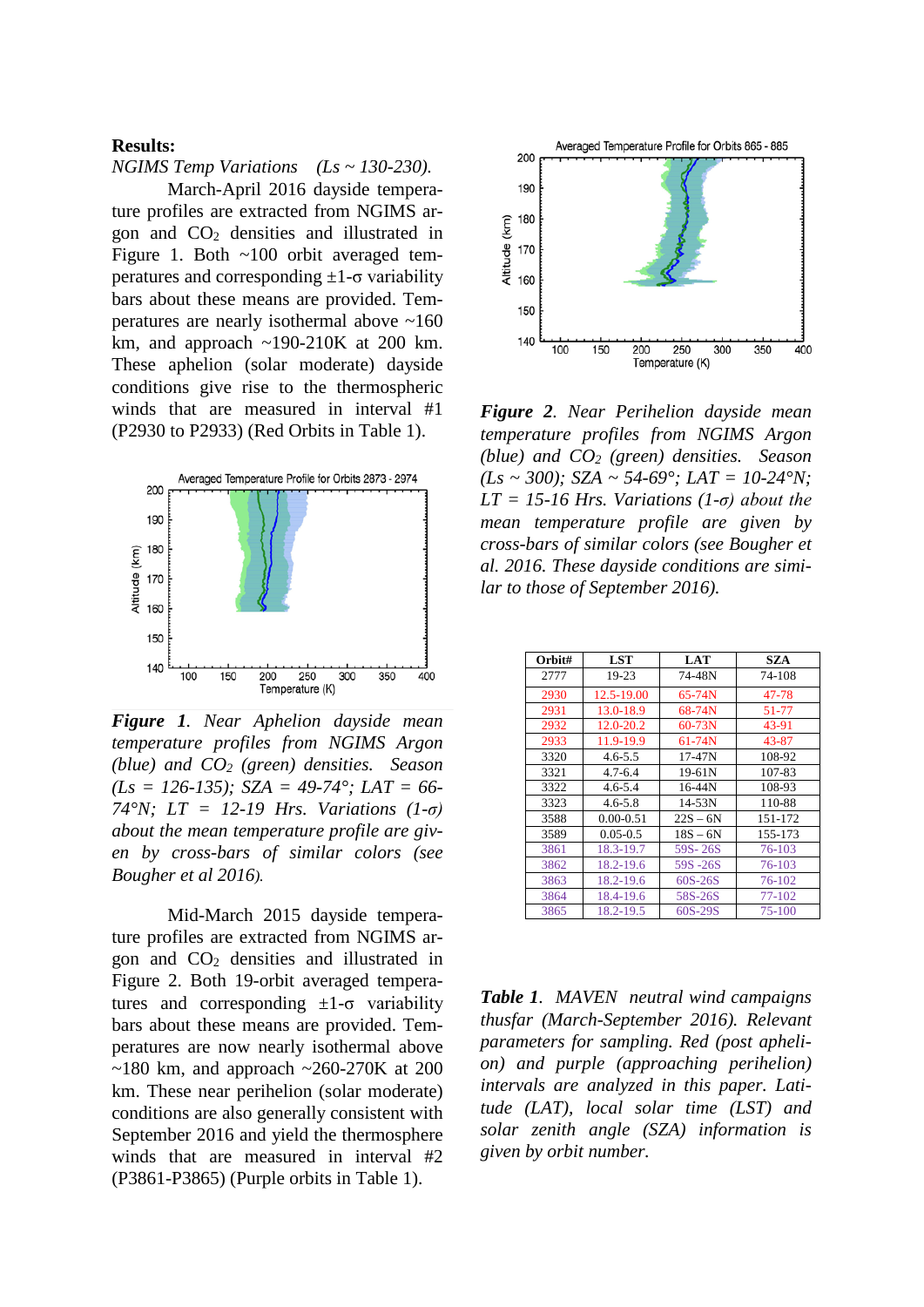*NGIMS Wind Variations (Ls ~ 130-230).*

NGIMS extracted neutral winds (both zonal and meridional components) are extracted and plotted in Figure 3 for interval #1 (April 2016). Winds are provided as a function of altitude below ~200 km. Vertical resolution is coarse due to the ~40-sec cadence of wind measurements. All 4-available orbits of wind data are averaged together to yield mean zonal and meridional profiles. Notice that these wind magnitudes generally decrease with increasing altitude, but not always. This behavior is not expected, unless one considers horizontal variations in these winds along the orbit track for these afternoon, high latitude conditions. Maximum winds are  $+200$  m/s (zonal) and -200 m/s (meridional).



*Figure 3. Neutral winds April 1-2, 2016 demo campaign for 4-Orbits (P2930- P2933). Zonal and meridional neutral wind profiles are extracted (m/s). Averaged profiles (over 4-orbits) are plotted. Binning of 2 km altitude is used for aligning individual profiles for averaging.*

Next, NGIMS extracted neutral winds (both zonal and meridional components) are extracted and plotted in Figure 4 for interval #2 (September 2016). Winds are provided as a function of altitude, now below ~220 km. Vertical resolution is largely the same as interval #1. All 5-available orbits of wind data are now averaged together to yield mean zonal and meridional profiles. For this interval, the wind magnitudes generally increase with altitude up to ~220 km, but not always. Once again, horizontal variations in these winds are evident in the profiles provided along the orbit track. Maximum winds are +200 m/s (zonal) and  $+340$  m/s (meridional).



*Figure 4. Neutral winds September 22-23, 2016 full campaign for 5-Orbits (P3861- P3865). Zonal and meridional neutral wind extraction (m/s). Averaged profiles (over 5-orbits) are plotted.*

#### **Conclusions:**

.

The first in-situ measurements of neutral thermospheric zonal and meridional winds at these altitudes in the Martian thermosphere are presented. Two early NGIMS wind campaigns are isolated for study. Extracted wind magnitudes sometimes increase with altitude (as expected). At other times (when horizontal variations along the orbit track are important), winds decrease in magnitude with height. Wind variations from orbit-to-orbit (not shown) are generally substantial. Detailed comparisons with solar driven MGITM model simulations will be presented in the talk. Thusfar, general comparisons suggest that: (a) inboundoutbound wind trends (data vs model) are